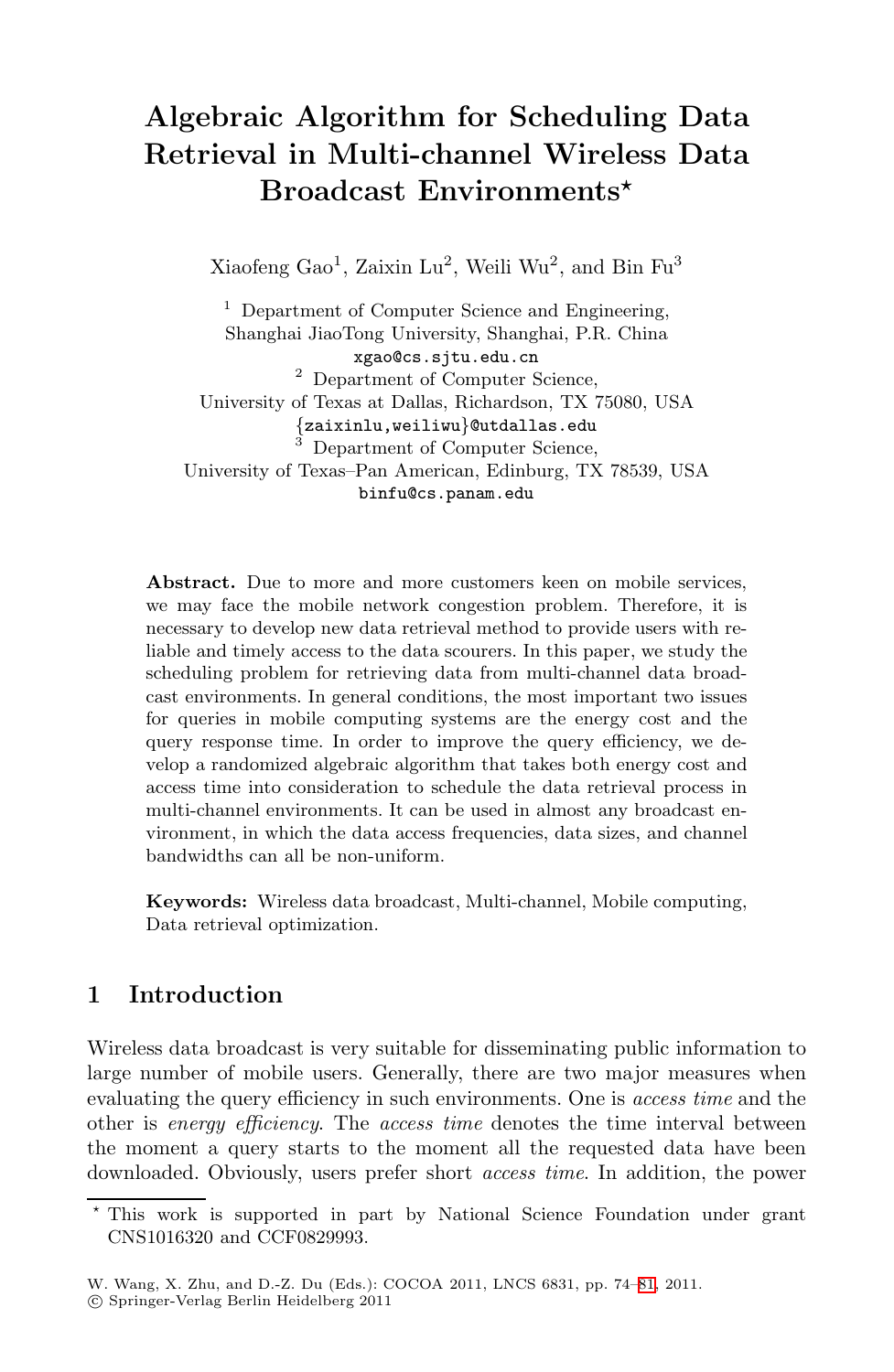supply is finite for mobile devices, which means *energy efficiency* is also very important when design data retrieval method in mobile computing environments.

In a general data broadcast network, a base station disseminates data to mobile users via one or multiple channels; so there are totally two entities: *mobile client* and *base station*. Fig. [1](#page-1-0) shows a typical broadcast network. A base station can send information via radio waves to large number of mobile clients simultaneously, and the cost at the server site will not change as the number of clients increases. For instance, the base station  $B_2$  in Fig. [1](#page-1-0) provide services to more users, but its costs is nearly the same as that of *B*1. Moreover, the *mobile client* may has two modes: *active mode* and *sleep mode*. With the help of index, clients can get the arriving time of their requested data in advance and "sleep" to save energy when there are no data of interests.

Although, it is relatively easy for data retrieving if all the data are scheduled on one channel, users may prefer partition the data onto multiple channels to reduce the average expected access time. But it should be noticed that if a client is downloading a data from channel  $c_i$  at time  $t_0$ , then it cannot switch to channel  $c_j$ , where  $j \neq i$ , to download another data at time  $t_0 + 1$ . The reason is that switching the channels takes time, and if a client want to download data from another channel, it needs one time slot for channel switching. Fig. [2](#page-2-0) gives a typical process of data retrieval in multi-channel broadcast environments. The query data set is  $\{d_1, d_3, d_5\}$ , and a user can download data object  $d_1$  and  $d_3$ from channel  $c_1$ , and then switch to channel  $c_3$  at time 6 to download data object  $d_5$  at time 7. However, after time 5, the user cannot switch from channel  $c_1$  to  $c_2$ to download data  $d_5$  at time 6. From Fig. [2,](#page-2-0) we also can get that the bandwidths of different channels are non-necessarily the same. Actually, the bandwidth of channel  $c_2$  is twice as that of  $c_1$  or  $c_3$ , thus  $d_3$  or  $d_5$ , which take two time slots on *c*<sup>1</sup> or *c*3, can be broadcasted in one time slot by *c*2.

In most situations, it is much more likely a client query a set of data instead of only one data at a time. After obtaining the locations of requested data items, we need to make a schedule to download the data one by one in some order.



<span id="page-1-0"></span>**Fig. 1.** Data Broadcast Network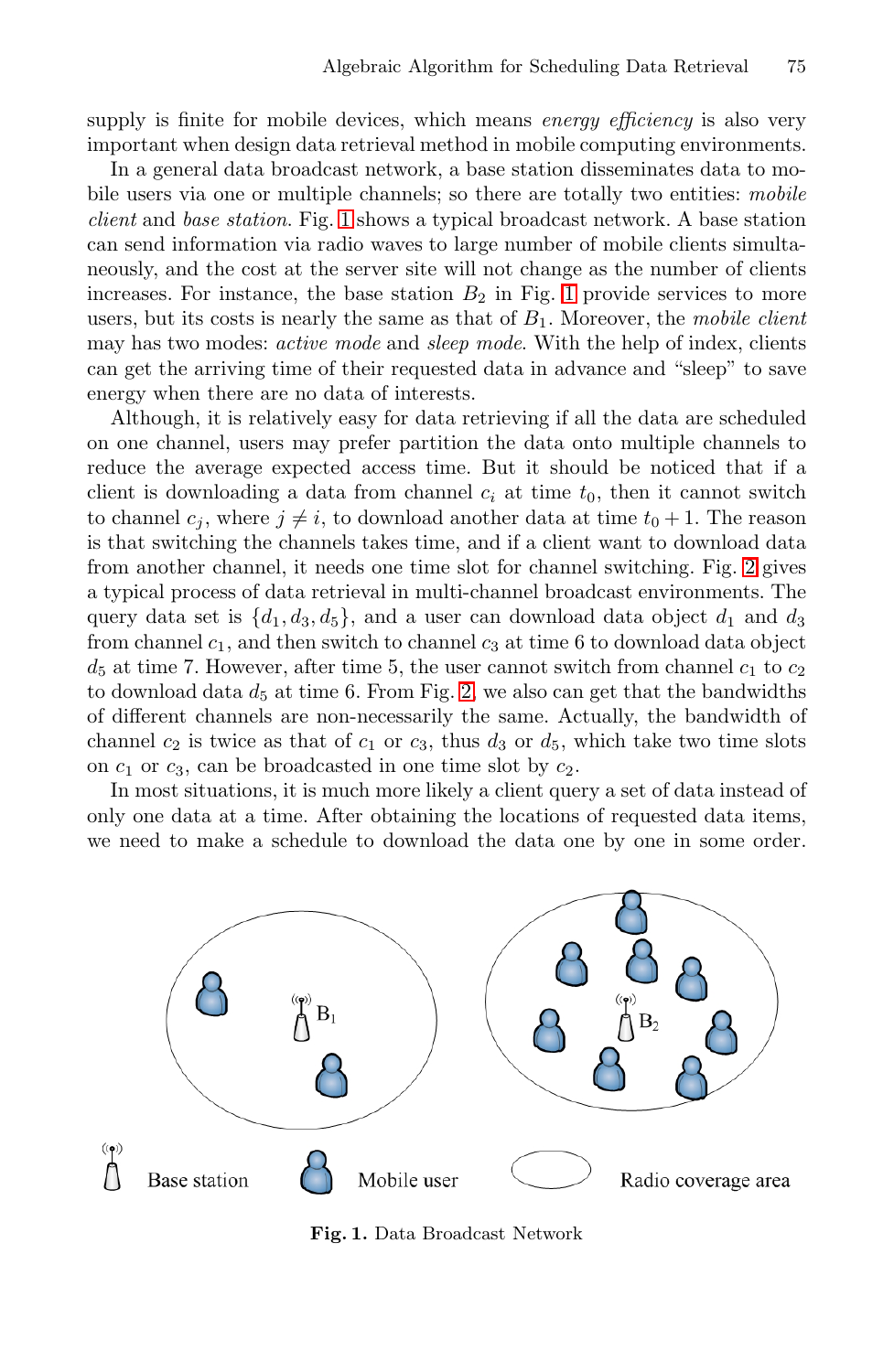An unwise retrieving schedule may result in long access time and unnecessary energy consumption. Usually, the energy consumption is evaluated base on the following two metrics: 1) tune-in time and 2) the number of channel switchings. Assume the arriving time of each requested data item is already known from the index, then the energy consumption depends purely on the number of channel switching happens during the retrieval process. In this paper we propose a randomized algebraic algorithm to reduce the access time and channel switchings for data retrieval in multi-channel environments. It can be used in almost any data broadcast programs, in which the data access frequencies, data sizes, and channel bandwidths can all be non-uniform.

The remainder of this paper is organized as follows. Section [2](#page-2-1) presents the related works to wireless data broadcast. In section [3,](#page-3-0) we give an algebraic algorithm that considers both access latency and energy cost to get optimal solutions for data retrieving in multi-channel environments. Finally, in section [4,](#page-6-0) we conclude this paper.



<span id="page-2-0"></span>**Fig. 2.** Data Retrieval Process

# <span id="page-2-1"></span>**2 Previous Works**

Scheduling is an important issue in the area of wireless data broadcast. Acharya et al. first proposed the scheduling problem for data broadcast [\[1\]](#page-6-1), and Prabhakara et al. suggested the multi-channel model for data broadcast to improve the data delivery performance [\[2\]](#page-6-2). After that, many works have been done for scheduling data on multiple channels to reduce the expected access time [\[5,](#page-6-3)[6](#page-6-4)[,12\]](#page-7-1). Besides, some researches began to study how to allocate dependent data on broadcast channels. (see e.g. [\[14](#page-7-2)[,10,](#page-7-3)[11\]](#page-7-4)). With respect to index, many methods have been proposed to improve the search efficiency in data broadcast systems (see e.g. [\[8](#page-7-5)[,3,](#page-6-5)[9,](#page-7-6)[10](#page-7-3)[,11\]](#page-7-4)). Furthermore, Jung et al. proposed a tree-structured index algorithm that allocates indices and data on different channels [\[7\]](#page-6-6). Lo and Chen designed a parameterized schema for allocating indices and data optimally on multiple channels such that the average expected access latency is minimized [\[4\]](#page-6-7).

In terms of data retrieval scheduling, Hurson et al. proposed two heuristic algorithms for downloading multiple data items from multiple channels [\[15\]](#page-7-7). Shi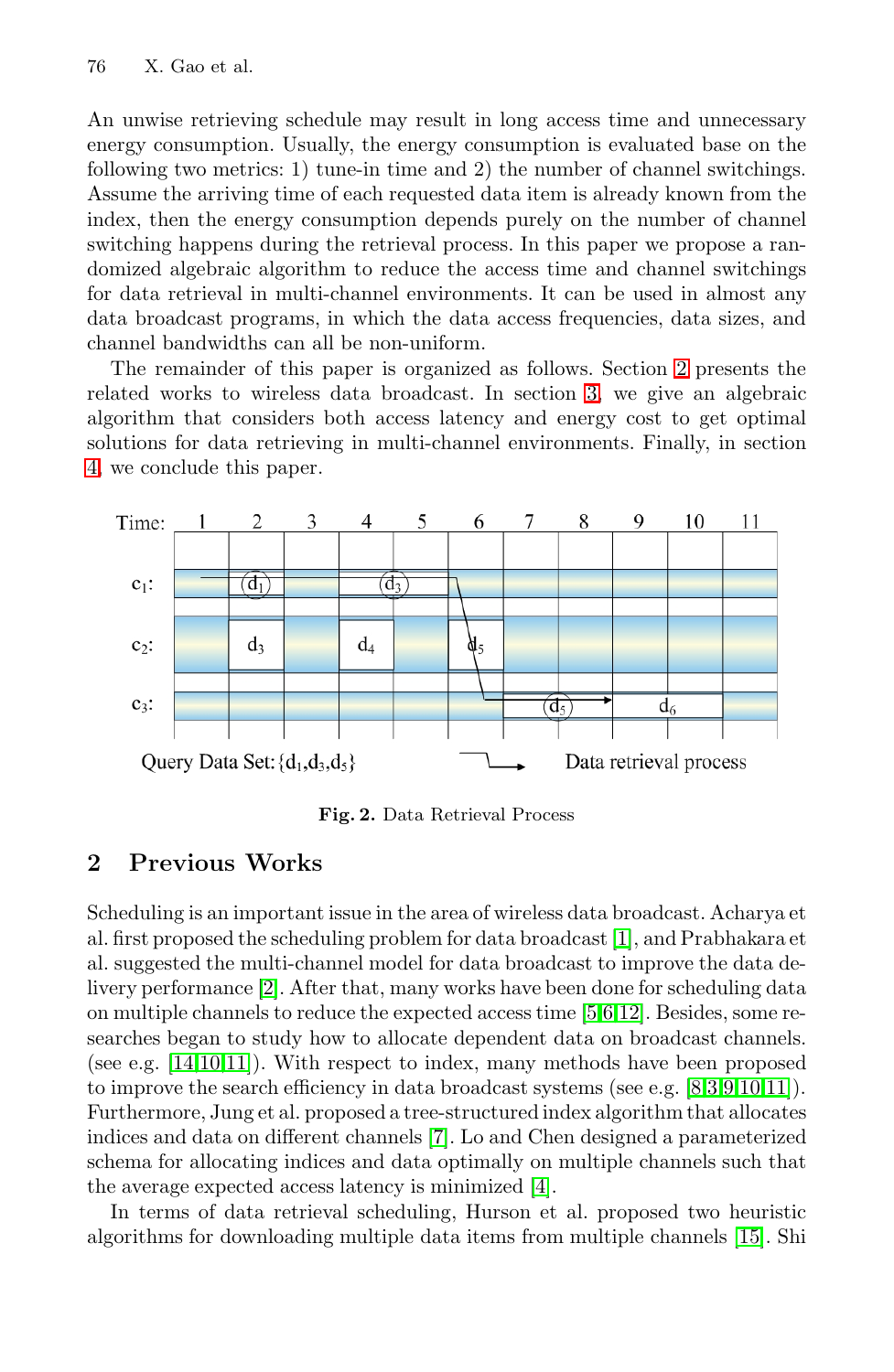et al. investigated how to schedule multiple processes to download a set of data items [\[16\]](#page-7-8). Both of them investigate the data retrieval problem by assuming that the data are allocated on multiple channels without replication. However, as shown in the prior studies [\[1,](#page-6-1)[20](#page-7-9)[,21](#page-7-10)[,22\]](#page-7-11), employing data replication in data broadcast programs will reduce the expected access time. Fig. [3](#page-3-1) shows why disseminating replicative data by multiple channels can reduce both access time and energy consumption. The first program allocates data without replication.  $d_1$  and  $d_2$  are separately scheduled on channels  $c_1$  and  $c_2$ , we can download  $d_1$ or *d*<sup>2</sup> in one time slot, but we need at least 3 time slots and 1 channel switching to download both  $d_1$  and  $d_2$  in such a system. If allocating data on channels like the way of program 2, we can still retrieve each datum in one time slot and we can retrieve both of them in 2 time slots without channel switching.

In this paper, we develop an algebraic algorithm for solving the problem of retrieving multiple data from multiple channels, in which the data can be non-uniform length and are replication-allowed to be broadcasted via multiple channels.



<span id="page-3-1"></span>**Fig. 3.** Two Types of Broadcasting Database

# <span id="page-3-0"></span>**3 Methodology**

In this section we present an algebraic algorithm for the data retrieval problem in multi-channel environments. It can detect if a given problem has a schedule to download all the requested data before time *t* and with at most *h* channel switchings in  $O(2^k(hnt)^{O(1)})$  time, where *n* is the number of channels and *k* is the number of required data items. We first give a problem definition in section [3.1,](#page-3-2) and then present the algorithm in section [3.2.](#page-4-0)

#### <span id="page-3-2"></span> $3.1$ **3.1 Problem Description**

Let's consider a mobile user wants to query a set of data  $D = \{d_1, d_2, \dots, d_k\}$ , which are broadcasted via channels in  $C = \{c_1, c_2, \dots, c_n\}$ . We assume the locations of all the data in *D* are known; and we also assume each channel is partitioned into discrete time slots and one time slot is the smallest unit for storing data. Let a tuple  $s = \{i_s, j_s, t_s, t'_s\}$  denote the data  $d_{i_s}$  can be downloaded from channel  $c_{j_s}$  during the time span  $[t_s, t'_s]$ , then it is clear that a valid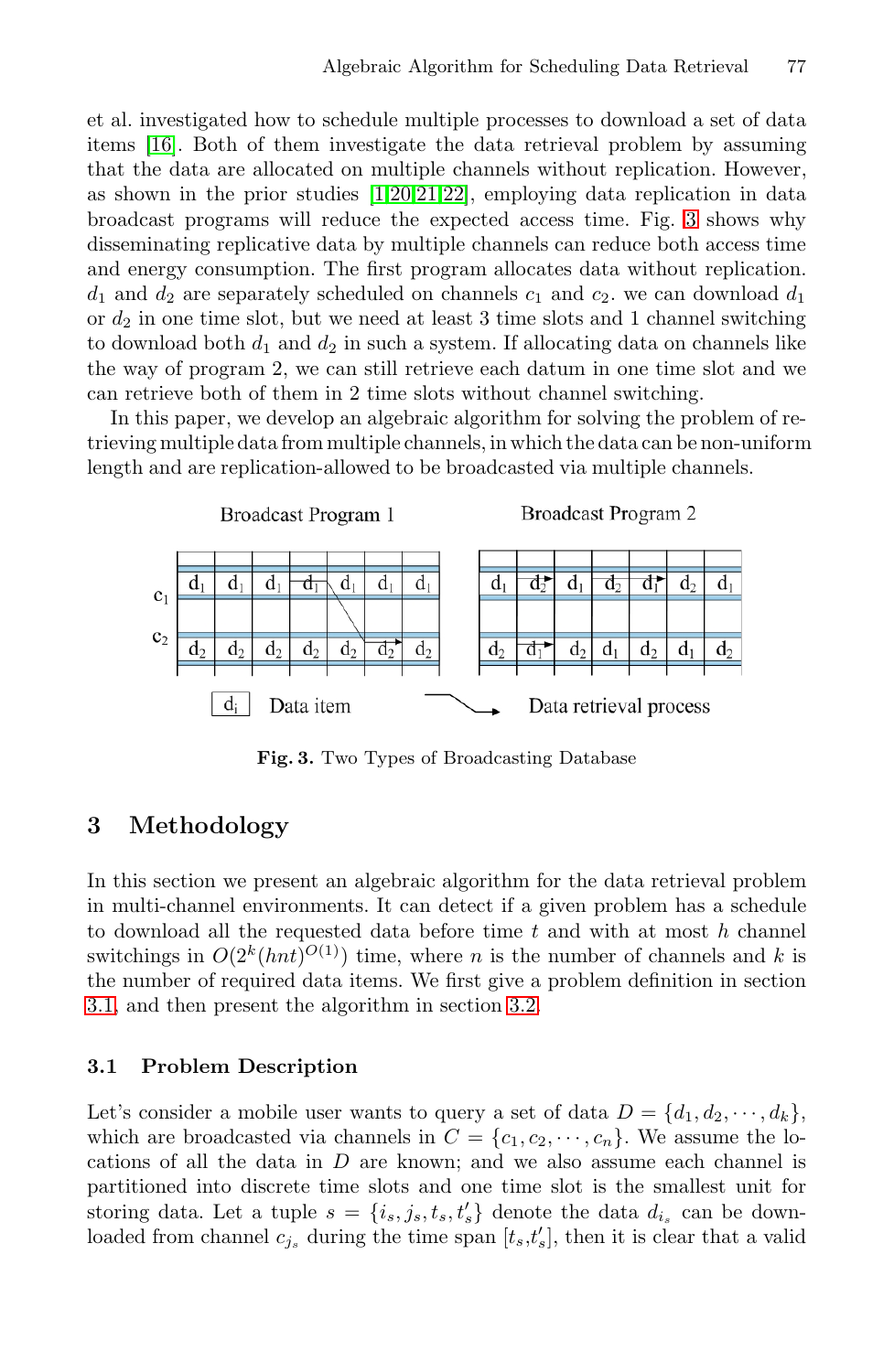data retrieval schedule is a sequence of *k* intervals  $s_1, s_2, \dots, s_k$ , each tuple corresponds to a distinct data item in *D* and there is no conflicts between any two of the *k* tuples.

**A Decision Problem:** Given a data set *<sup>D</sup>*, a channel set *<sup>C</sup>*, a time threshold *t* and a switching threshold *h*, find a valid data retrieval schedule to download all the data in *D* from *C* before time *t* with at most *h* switchings.

To solve the above decision problem, we developed a randomized algebraic algorithm. We present it in detail next.

### <span id="page-4-0"></span>**3.2 Algorithm**

The basic idea of our algebraic algorithm is that for each data item  $d_i \in D$ , where  $D$  is the query data set, we create a variable  $x_i$  to represent it. Therefore, given  $D = \{d_1, d_2, \dots, d_k\}$ , we construct a variable set  $X = \{x_1, x_2, \dots, x_k\}$ . We then design a circuit  $H_{t,h,n}$  such that a schedule without conflict will be generated by a multilinear monomial in the sum of product expansion of the circuit. A multilinear monomial is a monomial such that each variable has degree exactly one, for examples,  $x_3x_5x_6$  is a multilinear monomial, but  $x_3x_5^3x_6^2$  is not. The existence of schedules to download all the data items in *D* from the multiple channels of *C* is converted into the existence of multilinear monomials of *Ht,h,n*. Replace each variable by a specified binary vector can remove all of the non-multilinear monomials by converting them to zero. Thus, the data retrieval problem is transformed into testing if a multivariate polynomial is zero. It is well known that randomized algorithms can be used to check if a circuit is identical to zero in polynomial time.

**Lemma 1.** *There is a polynomial time algorithm such that given a channel*  $c_i$ *, a time interval* [*t*1*, t*2]*, and an integer m, it constructs a circuit of polynomial*  $P_{i,t_1,t_2,m}$  *such that for any subset*  $D' = \{d_{i_1}, \dots, d_{i_m}\} \subseteq D$  *which has a size of m* and is downloadable in the time interval  $[t_1, t_2]$  from channel  $c_i$ , the product *expansion of*  $P_{i,t_1,t_2,m}$  *contains a multilinear monomial*  $x_i, x_i, \cdots, x_i,$ 

*Proof.* We can use a recursive way to compute the circuit  $P_{i,t_1,t_2,m}$  in polynomial time.

- 1.  $P_{i,t_1,t_2,0} = 0.$
- 2.  $P_{i,t_1,t_2,1} = \sum_j x_j, x_j \subseteq X$  and the corresponding data $d_j$  is entirely in the time interval  $[t_1, t_2]$  of channel  $c_i$ .
- 3.  $P_{i,t_1,t_2,l+1} = \sum_j x_j \cdot P_{i,t_1,t_2',l} + P_{i,t_1,t_2',l+1}, d_j \text{ starts at time } t_2' + 1 \text{ and ends}$ before time  $t_2$  on channel  $c_i$ .

When computing  $P_{i,t_1,t_2,l+1}$ ,  $x_j$  multiplies  $P_{i,t_1,t_2',l}$  is based on the case that  $d_j$  is downloadable from time  $t'_2 + 1$  to  $t_2$  in the final phase, and the other *l* data items are downloadable before time  $t'_{2}$ . The term  $P_{i,t_1,t'_{2},l+1}$  is the case that  $l+1$ items are downloaded before time  $t_2^r$ . Note that the parameter *m* in  $P_{i,t1,t2,m}$ controls the total number of data to be downloaded.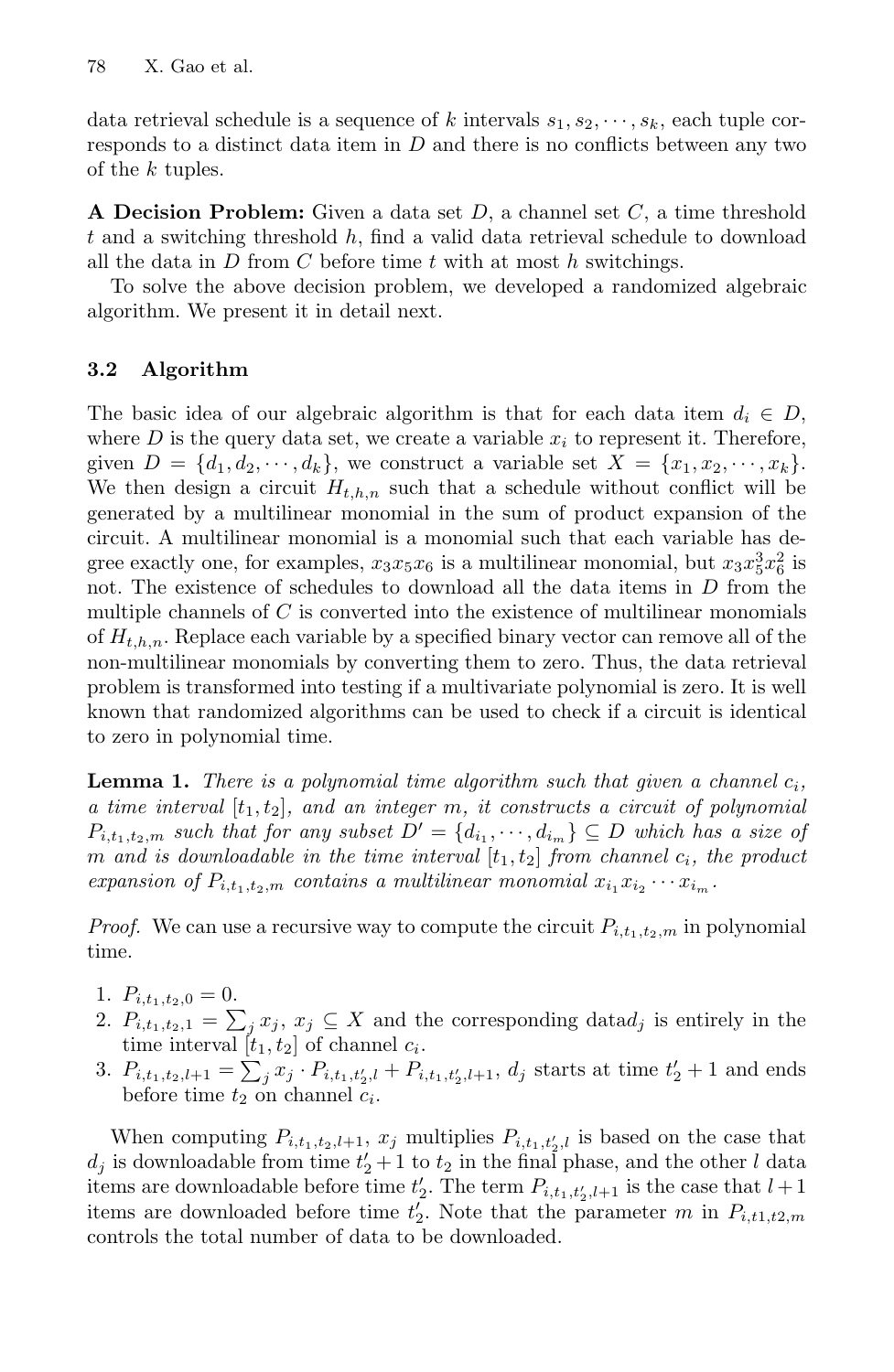**Definition 1.** *A subset data items*  $D' = \{d_{i_1}, \dots, d_{i_m}\} \subseteq D$  *is*  $(i, t, h)$ *downloadable if we can download all data items in D before time t, the total number of channel switches is at most h, and the last downloaded item is from channel ci.*

<span id="page-5-0"></span>**Lemma 2.** *Given two integers <sup>t</sup> and <sup>h</sup>, there is a polynomial time algorithm to construct a circuit of polynomial*  $F_{i,t,h,m}$  *such that for any*  $(i, t, h)$ *-downloadable subset*  $D' = \{d_{i_1}, \dots, d_{i_m}\} \subseteq D$ , the product expansion of  $F_{i,t,h,m}$  contains a *multilinear monomial*  $(x_i, \dots, x_{i_m})Y$ , where Y is a multilinear monomial doesn't *include any variable in X.*

*Proof.* We still use a recursive way to construct the circuit. Some additional variables are used as needed. Without loss of generality, we assume the data retrieval process start at time 0.

- 1.  $F_{i,t,0,0} = 0$ .
- 2.  $F_{i,t,0,1} = P_{i,1,t,1} \cdot y_{i,t,0,1}.$
- 3.  $F_{i,t,h'+1,m'+1} = y_{i,t,h'+1,m'+1,0}(\sum_{t'$  $+ y_{i,t,h'+1,m'+1,1}(\sum_{j\neq i}\sum_{t'$

The computing of  $F_{i,t,h'+1,m'+1}$  is based on two cases, and we use two variables,  $y_{i,t,h'+1,m'+1,0}$  and  $y_{i,t,h'+1,m'+1,1}$ , to mark them respectively. We now present an algorithm that involves one layer randomization to determine if there is a schedule to download all the data items in *D* before time *t* and with at most *h* channel switchings.

**Theorem 1.** *There is an*  $O(2^k(hnt)^{O(1)})$  *time randomized algorithm to determine if there is a scheduling to download*  $k = |D|$  *data items before time t and the number of channel switches is at most h, where n is the total number of channels.*

*Proof.* By Lemma [2,](#page-5-0) we can construct a circuit  $H_{t,h,n} = \sum_{i=1}^{n} F_{i,t,h,k}$  in polynomial time. It is easy to see there is a scheduling for downloading the *k* data items before time *t* and with *h* channel switches, if and only if the sum product expansion of  $H_{t,h,n}$  has a multilinear monomial  $(x_1, \dots, x_k)Y$ .

Replace each  $x_i$  by a vector  $w_i = w_0^T + v_i^T$ , where  $w_0$  is the all-zeros vector of dimension  $k$ , and  $v_i$  is a binary vector of dimension  $k$  with its  $i^{th}$  element is 1 and all other elements are 0. Assume  $k = 3$ , we define the following operations:

<span id="page-5-1"></span>
$$
v_a \cdot v_b = \begin{pmatrix} a_1 \\ a_2 \\ a_3 \end{pmatrix} \cdot \begin{pmatrix} b_1 \\ b_2 \\ b_3 \end{pmatrix} = \begin{pmatrix} (a_1 + b_1)(mod2) \\ (a_1 + b_2)(mod2) \\ (a_1 + b_3)(mod2) \end{pmatrix}
$$
 (1)

<span id="page-5-2"></span>
$$
(v_a + v_b) \cdot v_c = v_a \cdot v_c + v_b \cdot v_c \tag{2}
$$

By Equation [1](#page-5-1) and [2,](#page-5-2) for any *k*-dimensional binary vector  $w' = w_0 + v$ , we have  $w'^2 = w_0^2 + 2w_0 \cdot v + v^2 = w_0 + 2(w_0 \cdot v) + w_0 = 2(w_0 \cdot v) + 2w_0 = 0$ ,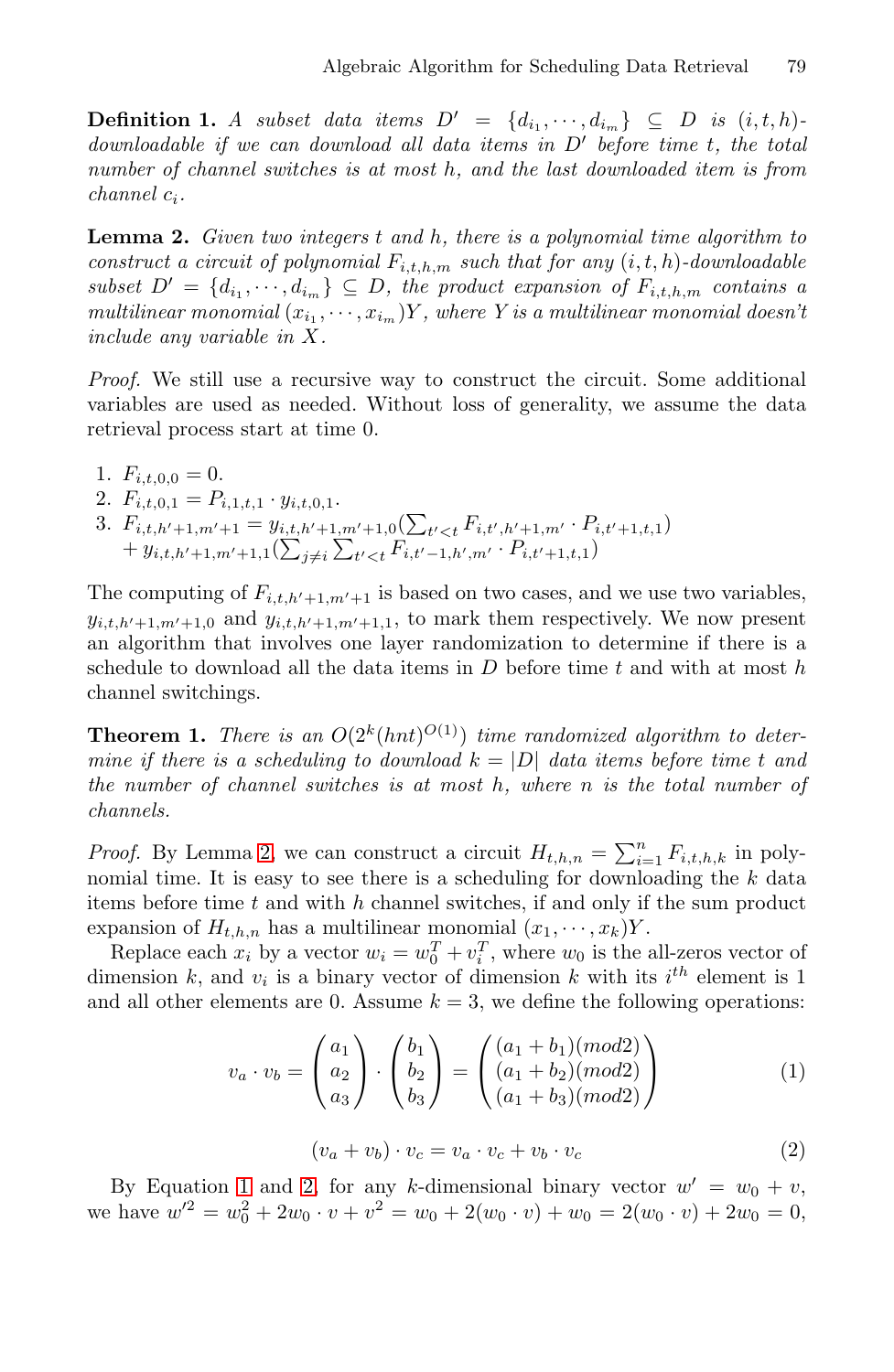because of the coefficients are in the field of  $G_2$ . The replacement  $x_i = w_i(i =$  $1, \dots, m$  make all the non-multilinear monomials become zero. Meanwhile, all the multilinear monomials remain non-zero. Hence, it is clear that there is a scheduling to download all the data items in *D* before time *t* and with at most *h* channel switchings if and only if  $H_{t,h,n}|_{x_i=w_i(i=1,\dots,k)}$  is a non-zero polynomial. The variables in *Y* makes it impossible to have cancelation when adding two identical multilinear monomials, which can be generated from different paths with variables in  $\{x_1, \dots, x_k\}$ . It is well known that randomized algorithms can be used to check if a circuit is identical to zero in polynomial time [\[17\]](#page-7-12), [\[18\]](#page-7-13).

The algorithm generates less than  $2^k$  terms during the computing process since there are at most  $2^k$  distinct binary vectors. Therefore, the computational time is  $O(2^{k}(nht)^{O(1)})$ .

# <span id="page-6-0"></span>**4 Conclusions**

In this paper, we take both access time and channel switchings into consideration to investigate the minimum cost data retrieval problem in multi-channel data broadcast environments. The algorithm proposed can detect if a given data retrieval problem has a solution with access time *t* and number of switchings *h* in  $O(2^k(hnt)^{O(1)})$  time, where *n* is the number of channels and *k* is the number of requested data items. It can be used in almost any broadcast environment, in which the data access frequencies, data sizes, and channel bandwidths can all be non-uniform.

# **References**

- <span id="page-6-1"></span>1. Acharya, S., Alonso, R., Franklin, M., Zdonik, S.: Broadcast Disks: Data Management for Asymmetric Communication Environments. In: The 1995 ACM Special Interest Group on Management of Data Conference, pp. 199–210 (1995)
- <span id="page-6-2"></span>2. Prabhakara, K., Hua, K.A., Oh, J.: Multi-Level Multi-Channel Air Cache Designs for Broadcasting in a Mobile Environment. In: The 2000 International Conference on Data Engineering, pp. 167–176 (2000)
- <span id="page-6-5"></span>3. Shivakumar, N., Venkatasubramanian, S.: Efficient Indexing for Broadcast based Wireless Systems. ACM/Baltzer Mobile Network and Application 1(4), 433–446 (1996)
- <span id="page-6-7"></span>4. Lo, S.C., Chen, A.L.P.: Optimal Index and Data Allocation in Multiple Broadcast Channels. In: The 2000 International Conference on Data Engineering, pp. 293–302 (2000)
- <span id="page-6-3"></span>5. Yee, W.G., Navathe, S.B., Omiecinski, E., Jermaine, C.: Efficient Data Allocation over Multiple Channels at Broadcast Servers. IEEE Transactions on Computers 51(10), 1231–1236 (2002)
- <span id="page-6-4"></span>6. Zheng, B., Wu, X., Jin, X., Lee, D.L.: Tosa: a Near-Optimal Scheduling Algorithm for Multi-Channel Data Broadcast. In: The 2005 International Conference on Mobile Data Management, pp. 29–37 (2005)
- <span id="page-6-6"></span>7. Jung, S., Lee, B., Pramanik, S.: A Tree-Structured Index Allocation Method with Replication over Multiple Broadcast Channels in Wireless Environment. IEEE Transaction on Knowledge and Data Engineering 17(3), 311–325 (2005)